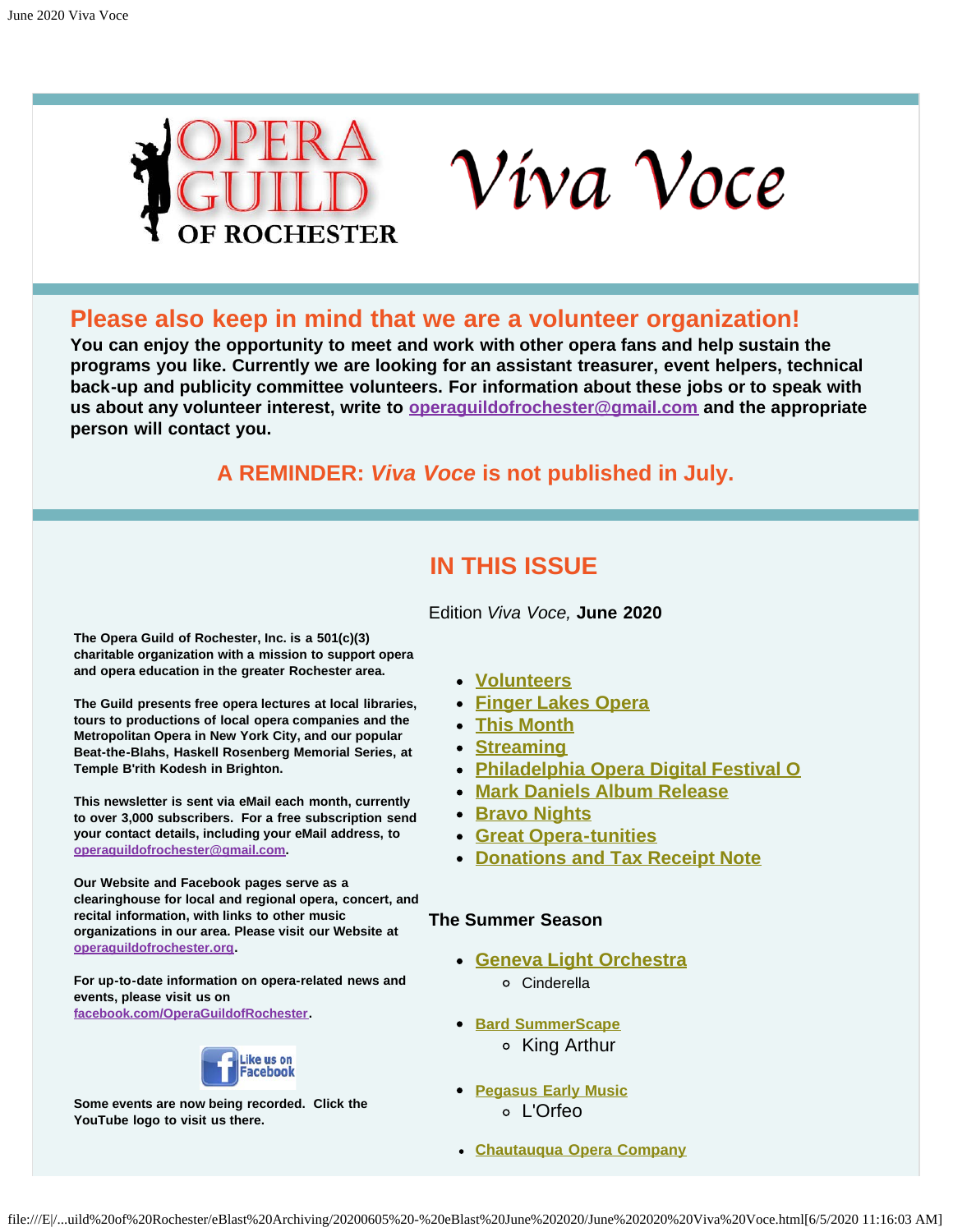

**Reader Article submission deadline for the next issue is the 15th of the previous month.**

Tosca

- Thumbprint
- The Mother of Us All

# <span id="page-1-0"></span>**Opera Goes Digital**

Although we cannot be together in person, Finger Lakes Opera is excited to announce its summer line-up of digital offerings. To start, we're premiering Artistic Director Gerard Floriano's [first video podcast](https://campaignmonitor.gridnewyork.com/t/y-l-uddtudl-irtlwjdld-y/) that reflects on one of his favorite historical operatic recordings.

#### **[Watch the Video](https://campaignmonitor.gridnewyork.com/t/y-l-uddtudl-irtlwjdld-j/)**

During the months of June, July, and early August, Finger Lakes Opera will bring you performances by the Tomita Young Artists and select mainstage performers. Maestro Floriano will do this with the help of Stage Director Todd

Rhoades, who is a dancer, choreographer, and teacher with over 20 years of experience. As is true with all the artists working with Finger Lakes Opera this summer, Rhoades will be working remotely along with the Tomita Young Artists and mainstage performers who are currently located across the United States.

## **Mark your Calendars:**

*Please note that as FLO pursues this new format of presentation, dates for the recorded performances may vary due to factors outside our control.*

June 6: Omni concert #2 (featuring Cree Carrico, who sang Adele in FLO's Die Fledermaus)\* June 12: Video Podcast 2 featuring Artistic Director Gerard Floriano June 19 & 20: 1st performance featuring 2020 Tomita Young Artists June 30: Omni concert #3 (featuring J'nai Bridges, who sang Carmen, in FLO's 2014 Carmen)\* July 10: Video Podcast 3 July 17: Collaborative recital featuring Taylor Raven (waiting for approval) July 24 & 25: 2nd performance featuring 2020 Tomita Young Artists - Online HITS! August 7 & 8: Virtual Scenes featuring 2020 Tomita Young Artists August 15: Video Podcast 4

*\*not a FLO event but rather something FLO is cross promoting because it includes current or past FLO artists*

<span id="page-1-1"></span>**[Return to Contents](#page-0-1)**



The following is a list of those organizations/presenters which have cancelled or rescheduled their events/seasons. For the latest information about schedules and what to do if you have already purchased tickets, consult the websites. We hope for better news next issue!

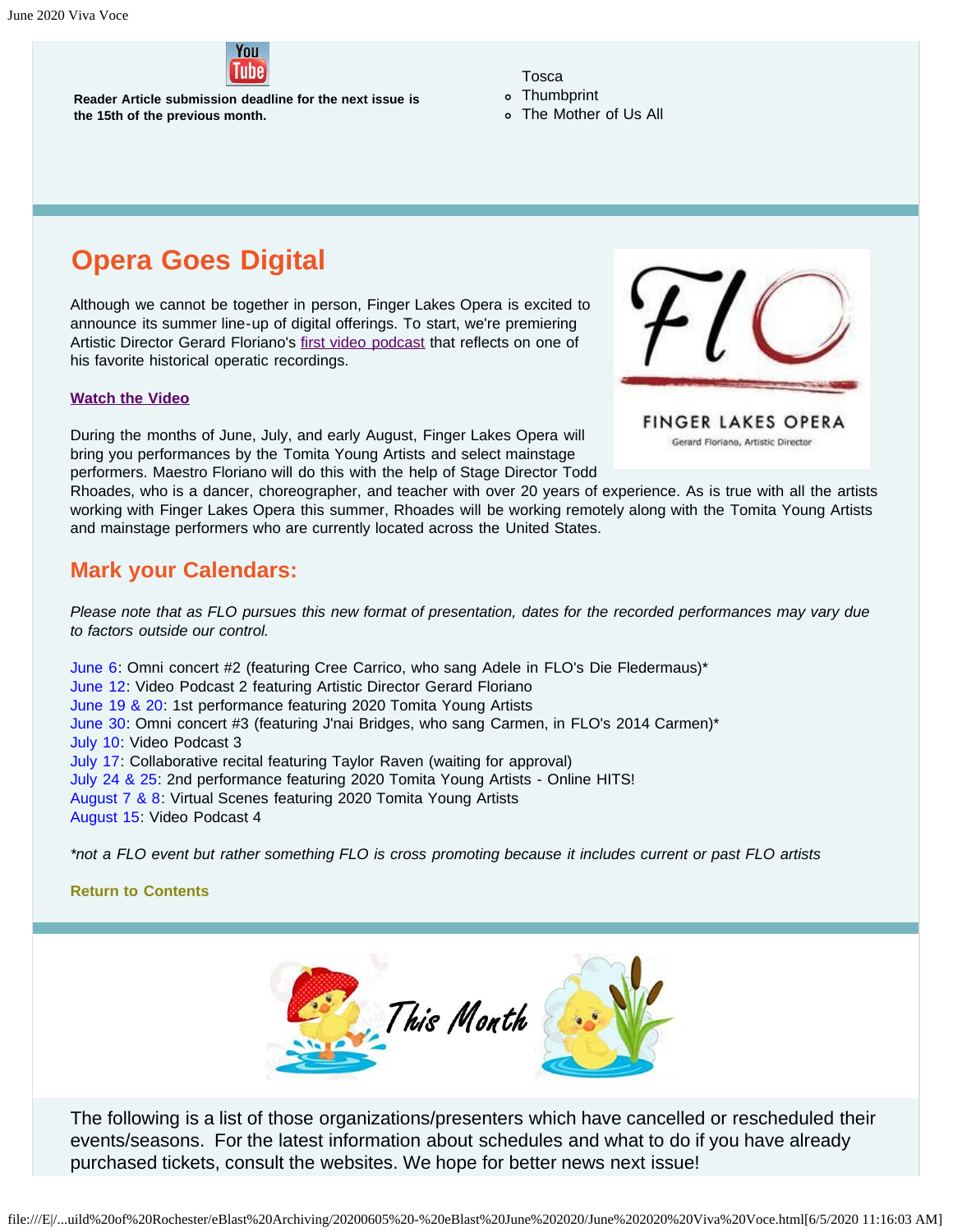The Glimmerglass Festival has cancelled all summer 2020 performances. It follows that there will be no Opera Guild bus trip to the Festival this year. **[glimmerglass.org](https://glimmerglass.org/)**

The Seagle Music Colony has cancelled its season. **[SeagleColony.org](http://seaglecolony.org/)**

Opera Saratoga has cancelled its season. **[operasaratoga.org](http://www.operasaratoga.org/)**

The Chatauqua Institute has cancelled all in-person programming. They are crafting a program of streaming events. See **[Summer Season](#page-8-1)** for possible opera offerings. For updated information see **[chq.org/update](http://chq.org/update)**

Rochester Oratorio Society, both concerts and Rochester International Vocal Competition cancelled. **[www.rossings.org](http://www.rossings.org/)**

Little Theater and CafA<sup>®</sup>, closed until further notice. **[www.thelittle.org](http://www.thelittle.org/)** 

Eastman Opera season cancelled. *Sweeney Todd* has not been rescheduled. You may link to YouTube to see a concert presentation of the musical by the San Francisco Orchestra. **[www.esm.edu](http://www.esm.edu/)**

Mark Daniel's recital, The Lyric Tenor, has been rescheduled for Sunday, September 13, 2020 at the Lyric Theater.

**[http://www.lyrictheatrerochester.org](http://www.lyrictheatrerochester.org/)**

Metropolitan Opera Live in HD simulcasts cancelled, but see **[operaguildofrochester.org](http://operaguildofrochester.org/)** for schedule of streamed opera presentations. **[www.metopera.org](http://www.metopera.org/)**

Syracuse Opera, *Tosca* cancelled. The 2020-21 season will be announced shortly. **[www.syracuseopera.org](http://www.syracuseopera.org/)**

TriCities Opera, *A Little Night Music* and *Best of Broadway* cancelled. **[www.tricitiesopera.com](http://www.tricitiesopera.com/)**

The Memorial Art Gallery is closed, no Third Thursday concerts but see website for MAG@home. **[www.mag.rochester.edu](http://www.mag.rochester.edu/)**

The Canadian Opera Company has cancelled all events for the remainder of the season, but have announced the 2020-21 season. **[www.coc.ca](http://www.coc.ca/)**

The Smith Opera House, Geneva is closed until further notice, but there is no notice of cancellation for Geneva Light Opera's *Cenerentola*, see below. **[www.thesmith.org](http://www.thesmith.org/)**

The Pegasus season has been postponed until 2021. **[www.pegasusearlymusic.org](http://www.pegasusearlymusic.org/)**

**[Return to Contents](#page-0-1)**

We are very fortunate to have a great variety of streamed opera presentations at no charge during this time. As noted above, see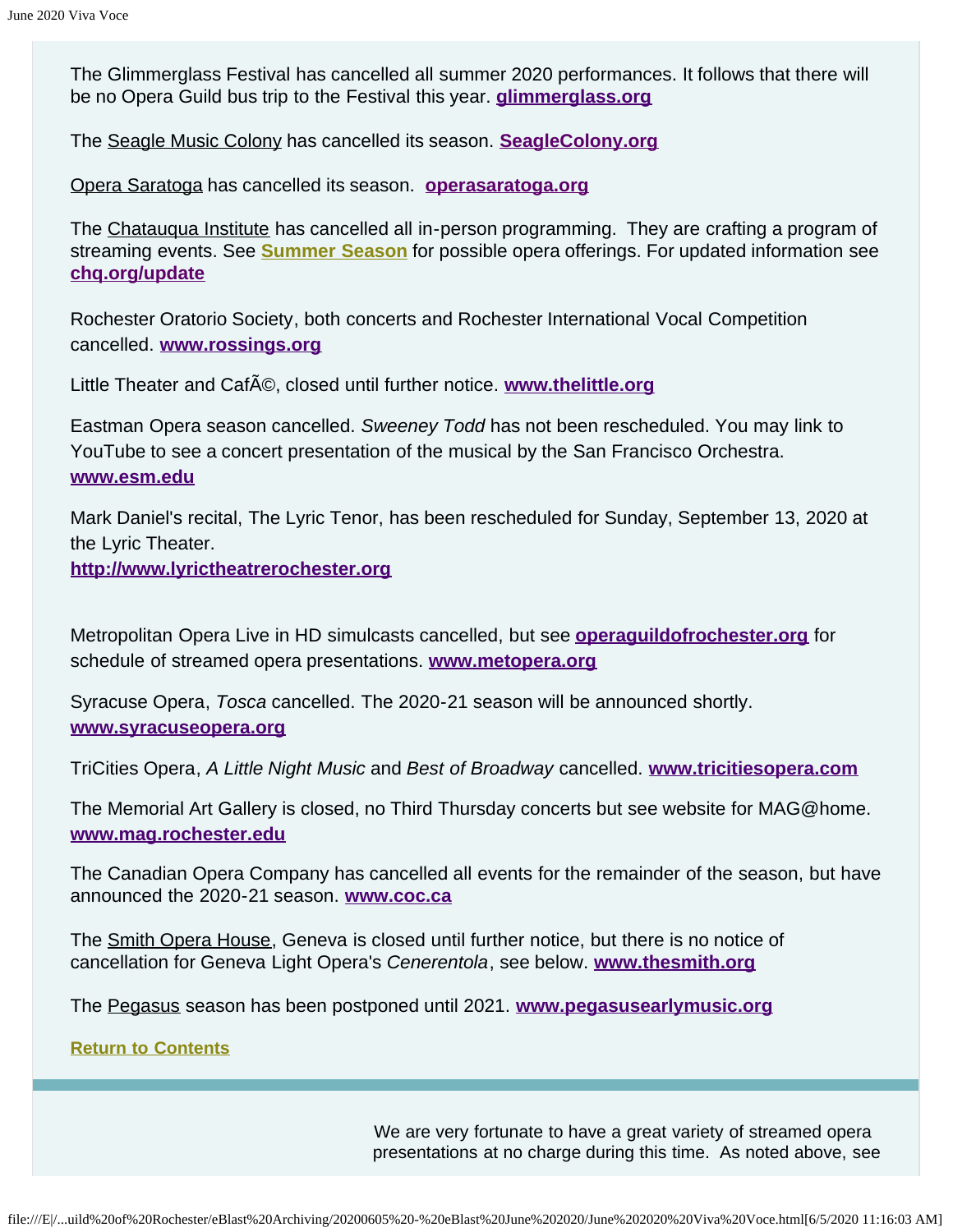<span id="page-3-0"></span>

[operaguildforochester.org](http://operaguildofrochester.org/) for weekly listings of Metropolitan Opera offerings, among others. For a purportedly **complete listing of streamed opera showings, including European and other international houses, go to** [operawire.com.](http://www.operawire.com/) For fans of 21st century opera, see the listing for digital streaming of Opera Philadelphia's summer season below.

**[Return to Contents](#page-0-1)** 

# <span id="page-3-1"></span>**Opera Philadelphia Festival O**

## Digital Festival Lineup

#### Premiering May 1

#### **Denis & Katya**

The award-winning *Denis & Katya*, which has its world premiere in September 2019 at Festival O19, will be broadcast in North America May 1- 8, 2020.



#### **We Shall Not Be Moved**

Festival O17 World Premiere *We Shall Not Be Moved* premieres on Sunday, May 10, at 7:00 p.m. and streams ondemand through Aug. 31, 2020.

#### **The Barber of Seville**

Rossini's rapid-fire romp, which had its production premiere in September 2014, premieres on Friday, May 15, at 8:00 p.m. and streams on-demand through June 29, 2020.

#### **Sky on Swings**

The critically-acclaimed *Sky on Swings*, which has its world premiere in September 2018 at Festival O18, premieres on Friday, May 22, at 8:00 p.m. and streams on-demand through Aug. 31, 2020.

#### **Breaking the Waves**

The award-winning *Breaking the Waves*, which premiered in September 2016, premieres on Friday, May 29, at 8:00 p.m. and streams on-demand through Aug. 31, 2020.

**[Click here](https://www.operaphila.org/festival/digital-festival/)** for the Digital Festival O website.

**[Return to Contents](#page-0-1)**

## **Mark Daniels Album Release**

Mark Daniels, well known to the Rochester community from recitals at the Lyric Theater and appearances at Bravo Night and the Opera Guild's Annual Donor Recital, has released his first album, "The Lyric Tenor in Recital." Accompanied by Rob Goodling, noted piano accompanist, teacher, and frequent competition juror, the album comprises opera arias, musical theater selections, and songs in six languages. To order, send

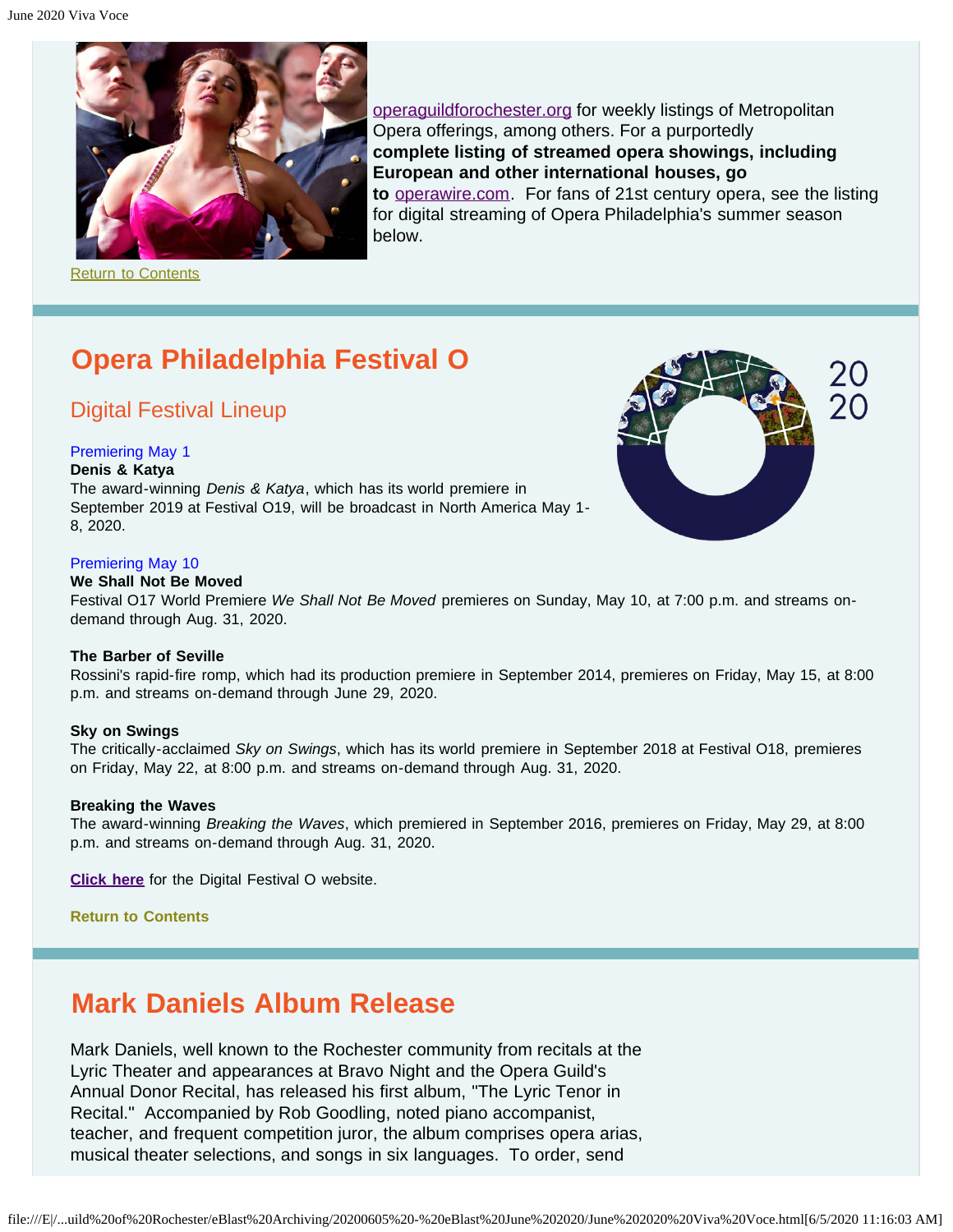<span id="page-4-0"></span>Mark an email at [mdmarky76@gmail.com](mailto:mdmarky76@gmail.com). For more information please visit the Lyric Theater website at [http://www.lyrictheatrerochester.org.](http://www.lyrictheatrerochester.org/) Also note that Mr. Daniels' recital at the Lyric Theater, The Lyric Tenor, will take place on **September 13, 2020.** 



## [Return to Contents](#page-0-1)

<span id="page-4-1"></span>

# **Bravo Nights**

Bravo Nights are performances at The Little CafA © of opera and musical theater selections by talented local singers in an informal setting. They are appreciated by both seasoned opera fans and newcomers who wish to learn about the art form.

Mark your calendar for the remaining Bravo Nights in 2020:

We are currently planning our first virtual Bravo Night on July 28th! Watch *Viva Voce* and [operaguildofrochester.org](http://operaguildofrochester.org/) for updated information.

Tuesday, September 29

Monday, November 30

The Little is located at 240 East Avenue, performances are 7-9 pm, and refreshments may be purchased at The Little CafAO.

## **[Return to Contents](#page-0-1)**

## <span id="page-4-2"></span>**GREAT OPERA-TUNITIES**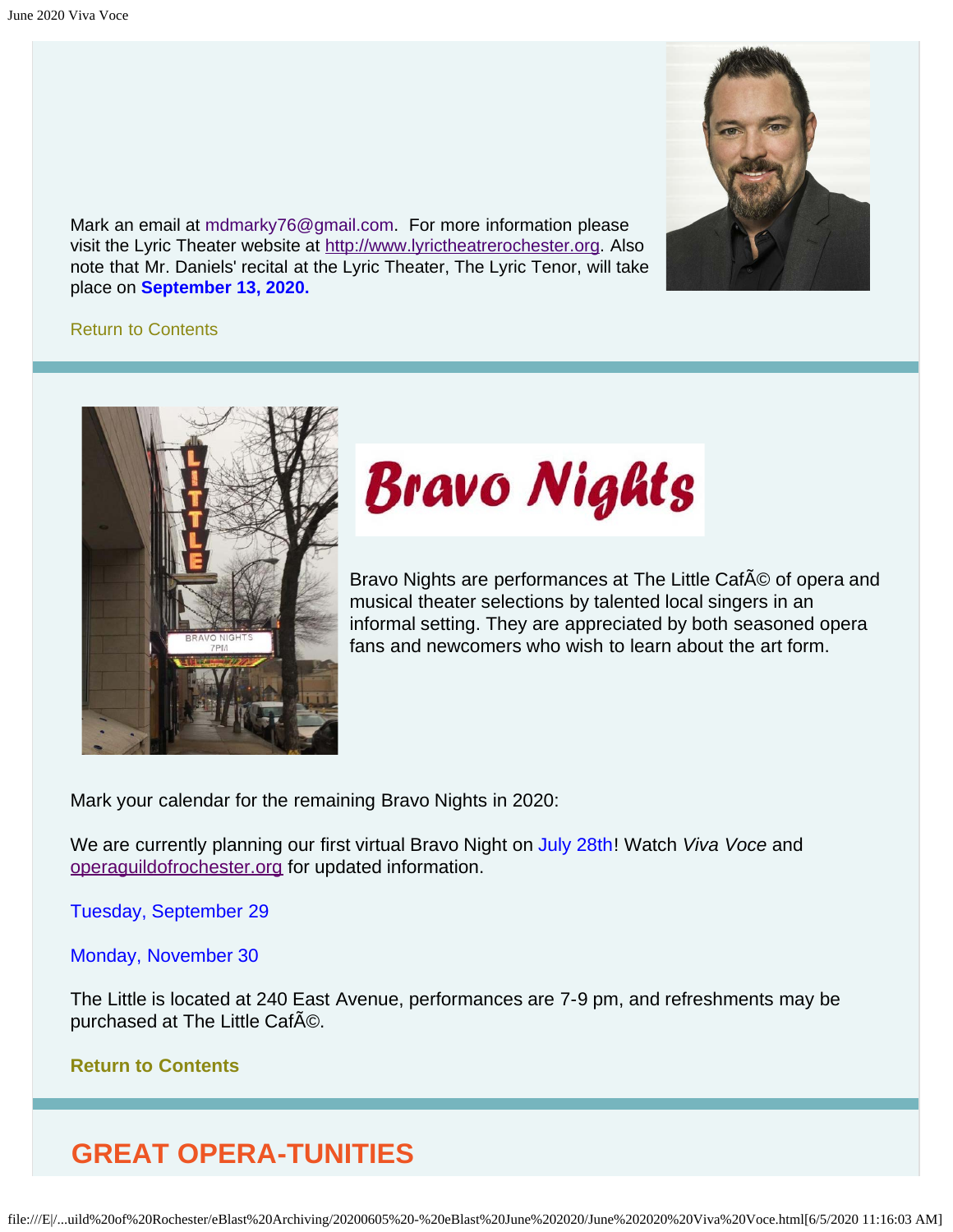## **(For those wishing to explore opera without spending a lot of money)**

**FREE - Friends of Eastman Opera Voice Competition**. Look for listing in February 2021 *Viva Voce*. 8 pm, Kilbourn Hall, Gibbs Street, Rochester.

**FREE - The Lotte Lenya Competition**: young multi-talented singer/actors performing both opera and musical theater selections. See *Viva Voce* for more information about the 2021 event.

**FREE - Opera Guild Lectures** in September at Fairport Library, February and March (with many video selections) at Brighton Memorial Library, 7 pm, 2300 Elmwood Ave, see February and March issues for listing.

\$9/10 suggested donation - Opera Guild "Beat the Blahs." Opera DVD presentations at Temple B'rith Kodesh. Four Sundays in January at 1 pm, see the 2021 schedule in Nov and Dec 2020 issues. Pre-performance talk, refreshments at intermission, children and students always FREE.

**\$24**; UR students \$10 with ID - **The Eastman Opera Season**: (Eastman voice students). Pre-performance talks; see full listing in *Viva Voce*.

**\$25 per (senior) ticket - Metropolitan Opera simulcasts** in HD of live performances on Saturdays usually at 1 pm. An encore performance, not live, is given on the Wednesday following for \$23. Theaters are at Tinseltown, Eastview, Webster and Henrietta. See full listing and essays in *Viva Voce.*

FREE - Opera Guild Bravo Nights at The Little Caf©, live accompanied singers perform opera favorites in an informal atmosphere. See *Viva Voce* for next date.

**\$18** Opera performances from the Royal Opera House at Covent Garden are screened several times a year at **The Little Theatre**, as listed in *Viva Voce*.

**[Return to Contents](#page-0-1)**

## <span id="page-5-0"></span>**Donations**

**As an** *Amici***, your contribution in any amount is greatly appreciated. All donation levels receive an invitation to the Annual Recital; those listed below will be given priority until a date specified on the invitation, and at the** *Comprimario* **level and above may request extra tickets.**

*Chorus***: \$50 per person, \$80 per couple.** *Comprimario***: \$100-\$149.** *Primo***: \$150-\$199.** *Maestro***: \$200-\$299.** *Impresario***: \$300 or more.**

> **Donate On Line**

**You may also mail a check to Opera Guild of Rochester, P.O. Box 25613, Rochester, NY 14625. Please include an email or other address for your tax receipt.**

**A Note on Tax Receipts from the President: I am sorry that I am unable to continue President Emerita Agneta Borgstedt's practice of sending a personal thank you note to each contributor. The IRS does not require a charity to give, or the donor to have, a formal acknowledgment from the charity for donations under \$250.00. Your cancelled check or credit card record is sufficient evidence for your donations below this amount if you itemize them. Donations of \$250.00 and above will receive the required acknowledgment from the Opera Guild before January 31st following the end of the calendar tax year. The invitation to the Annual Recital is our way of showing our appreciation to our donors and we sincerely hope to see you there!**

**[Return to Contents](#page-0-1)**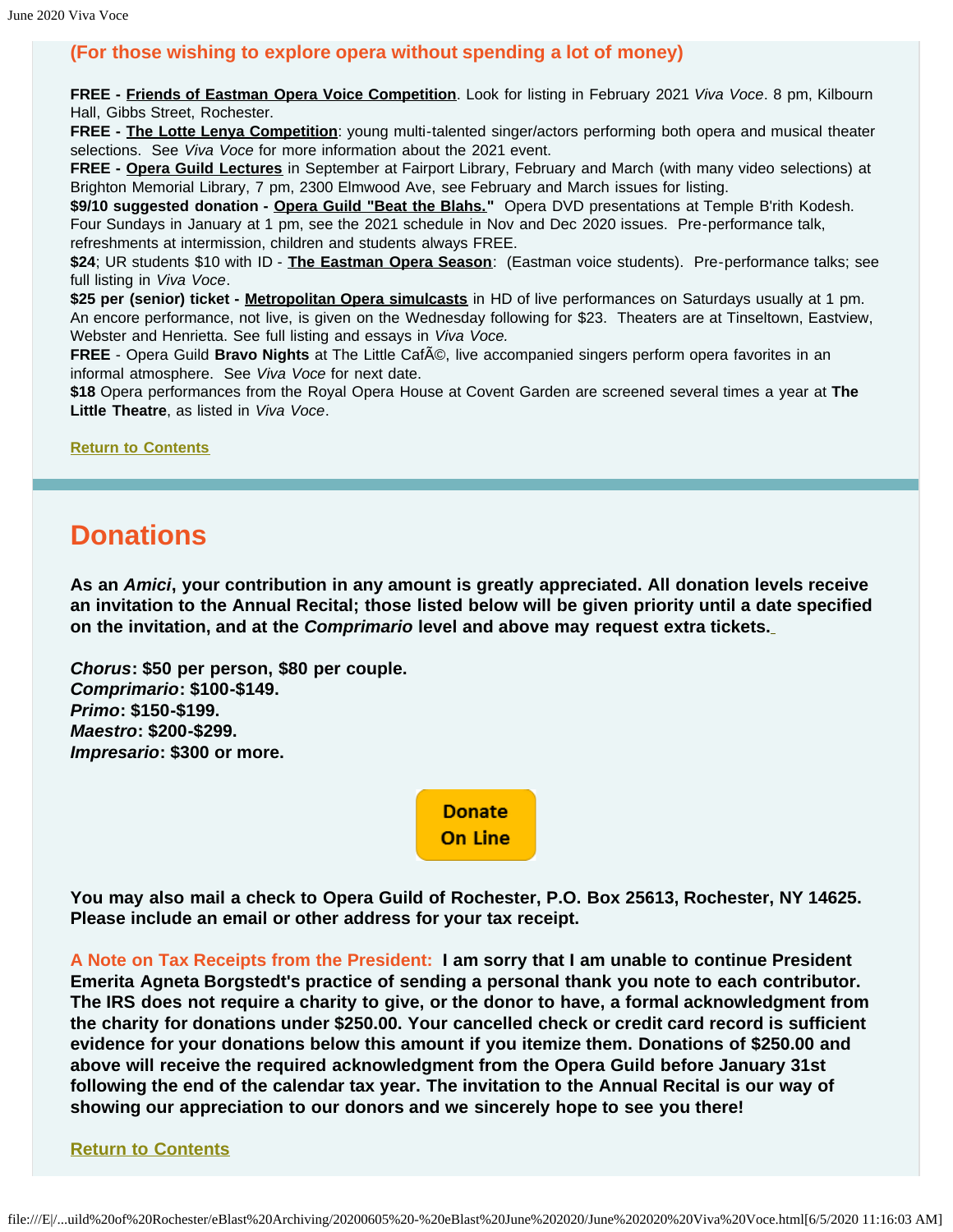

# **July 2020 GENEVA LIGHT OPERA presents Rossini's** *La Cenerentola* **(Cinderella) live at The Smith Opera House in Geneva, NY**

<span id="page-6-0"></span>



**The Smith Opera House, Geneva is closed until further notice, but there is no notice of cancellation for Geneva Light Opera's** *Cenerentola***.**

> Performances: Thursday Evening July 23, 2020 @ 7:30 PM Saturday Matinee July 25, 2020 @ 3:00 PM Sunday Matinee July 26, 2020 @ 3:00 PM

July 2020 Production of Rossini's La Cenerentola (Cinderella)

*Tickets On Sale Soon*

[Return to Contents](#page-0-1)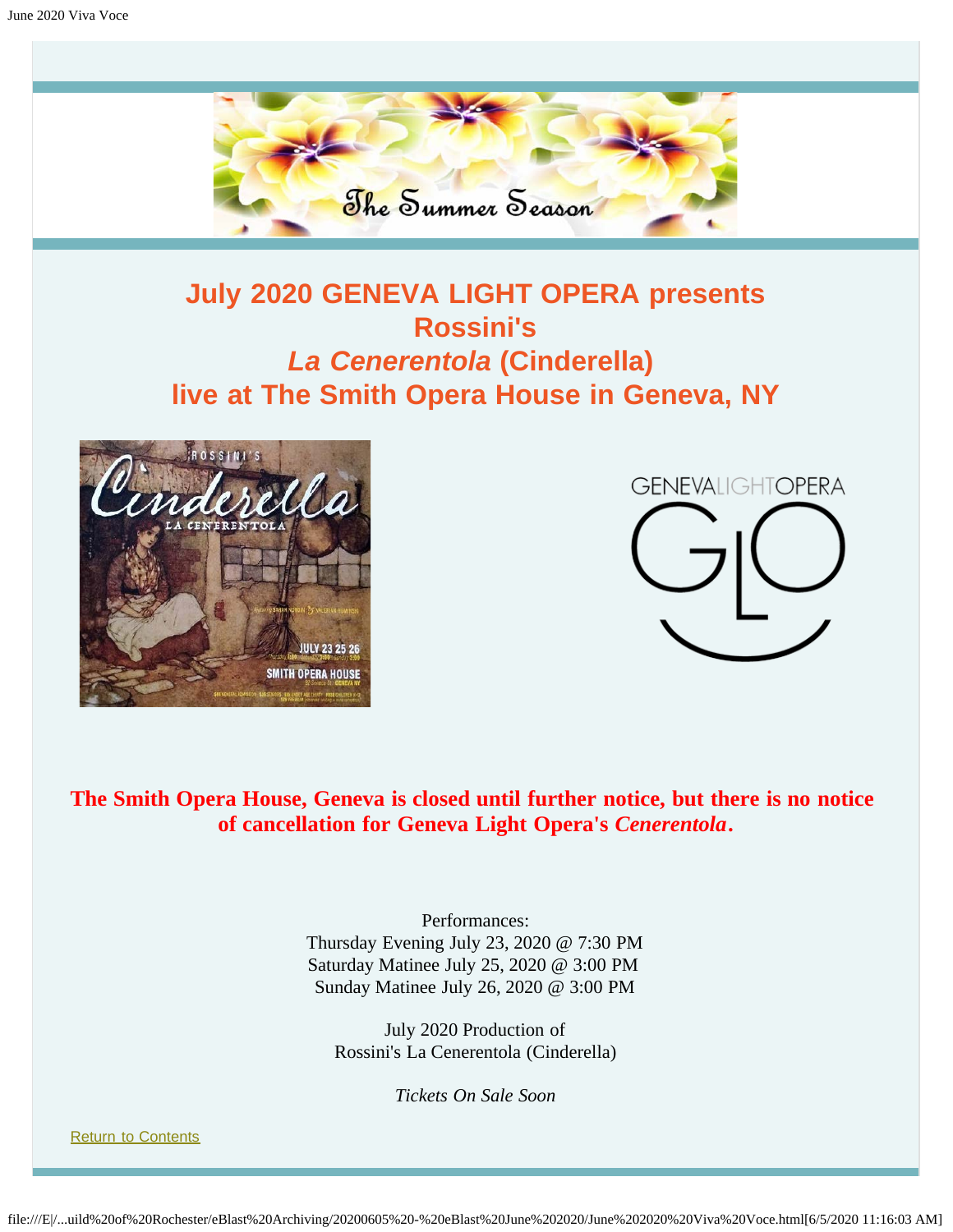# <span id="page-7-0"></span>**Bard SummerScape Opera | July 24 - August 2**



*King Arthur (Le roi Arthus)* **by Ernest Chausson New Production The American Symphony Orchestra Conducted by Leon Botstein, Directed by Mary Birnbaum**

Idealism and treachery, honor and perfidy collide in this richly lyrical opera by French romantic composer Ernest Chausson. First premiered in 1903, this opulently scored work lays bare the tragedy of King Arthur's betrayal at the hands of his queen Guinevere and his trusted knight Lancelot.

Considered one of the finest examples of French romanticism,

*King Arthur (Le roi Arthus)* was composer Ernest Chausson's only opera-his own composing career tragically cut short by his early death at age 44.

Featuring dazzling special effects, this production of King Arthur takes us to a world in the midst of upheaval where longstanding codes of honor and loyalty no longer hold sway.

## **Opening Night Reception for [Members](https://fishercenter.bard.edu/support/membership/)**

Friday, July 24

**Pre-Performance Conversation** Sunday, July 26 at 12 pm

**July 24 at 7:30 pm July 26 at 2 pm July 29 at 2 pm July 31 at 4 pm August 2 at 2 pm**

**Fisher Center, Sosnoff Theater**

[Return to Contents](#page-0-1)

# **Pegasus Early Music**

**The Pegasus season has been postponed until 2021.**

## *L'Orfeo*

by Claudio Monteverdi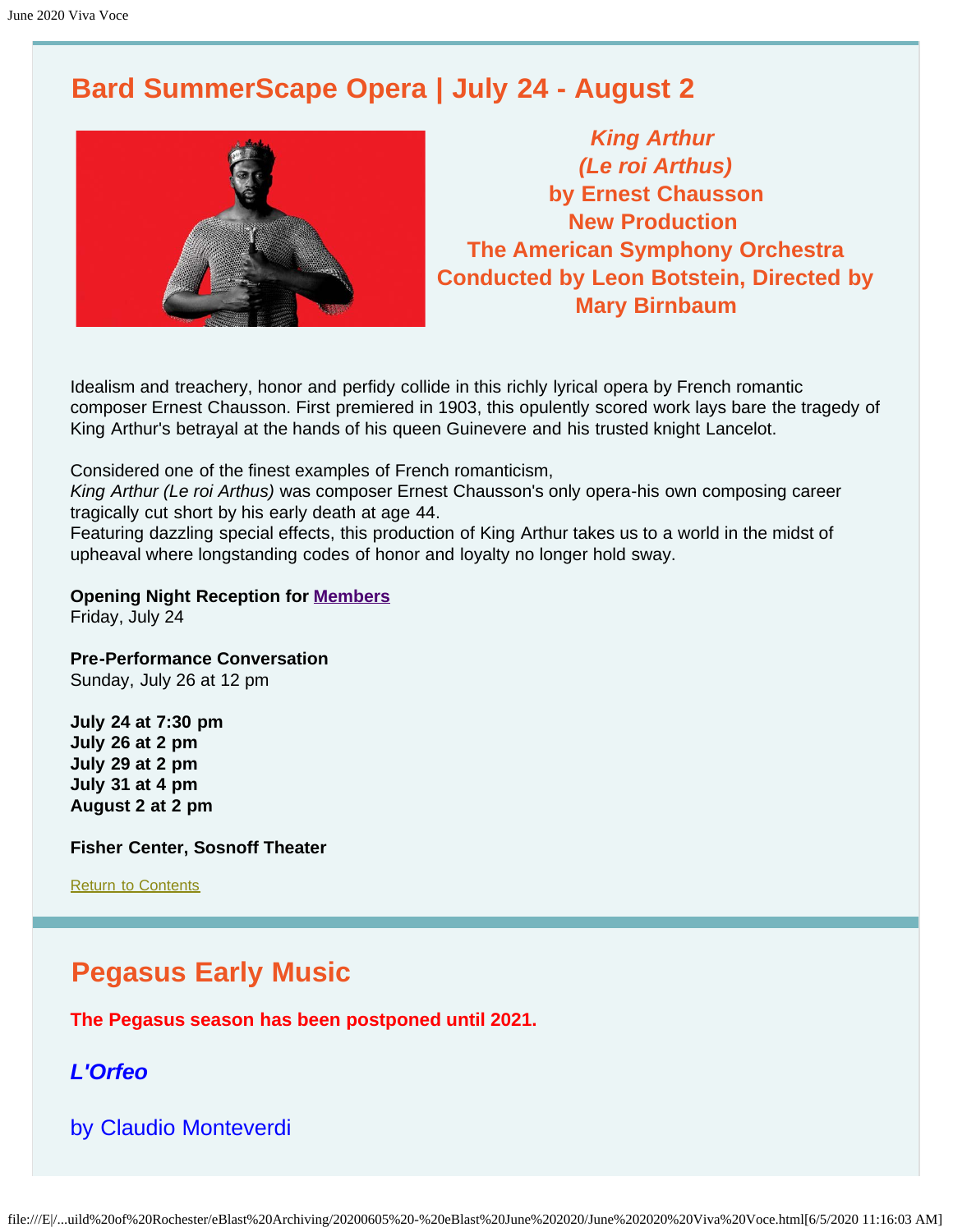

<span id="page-8-0"></span>**August 19, 20 and 22, 2021** Pre-concert talks 1 hour before each performance

**Hart Theater** at the Louis S. Wolk Jewish Community Center 1200 Edgewood Avenue, Rochester

This ground-breaking opera, written in 1607 and considered the first "real" opera, still has the power to captivate audiences over 400 years later, with its universal story, virtuosic expressive music, and colorful orchestration. Its themes of love and loss, human weakness and strength, redemption and the power of music, remain relevant today and will resonate profoundly with our audiences.

As Orfeo, famous for his musical prowess, joyfully celebrates his marriage to Euridice, a messenger brings the news that she has died. Orfeo travels the treacherous path to the Underworld to win her back-with his seductively entrancing music -only to lose her again because of his own doubt. Eventually escorted by the god Apollo, he ascends to the heavens where he can be reunited in the stars with his Euridice. A cast of shepherds, nymphs, spirits, and gods support the flow of the drama with dance, heartfelt solos, and dynamic choruses, that comment on and interpret the action.

We are thrilled to present tenor Colin Balzer in the virtuosic and dramatically expressive role of Orfeo, the singer who must travel to Hell and back to regain his beloved Euridice.

**[Michael Beattie](https://www.pegasusearlymusic.org/artist/michael-beattie/), music director [Emily Cuk](https://www.pegasusearlymusic.org/artist/emily-cuk/), stage director [Julia Noulin-Merat,](https://www.pegasusearlymusic.org/artist/julia-noulin-merat/) scenic designer [Peggy Murray,](https://www.pegasusearlymusic.org/artist/peggy-murray/) choreographer Whitney Locher, costume designer John Cuff, lighting designer**

**Orfeo:** Colin Balzer, tenor **Musica & Proserpina:** Laura Heimes, soprano **Apollo:** Sumner Thompson, tenor **Messenger & Speranza:** Debi Wong, mezzo-soprano **Caronte:** Steven Hrycelak, bass **Euridice:** Madeline Healey, soprano **Plutone:** Mischa Bouvier, baritone **Pastori, Spiriti:** Andrew Fuchs, Jonas Budris, tenors; Douglas Dodson, countertenor; and a chorus that includes young emerging artists of the Pegasus Rising program

[Return to Contents](#page-0-1)

# <span id="page-8-1"></span>**Chautauqua Opera Company 2020 Season**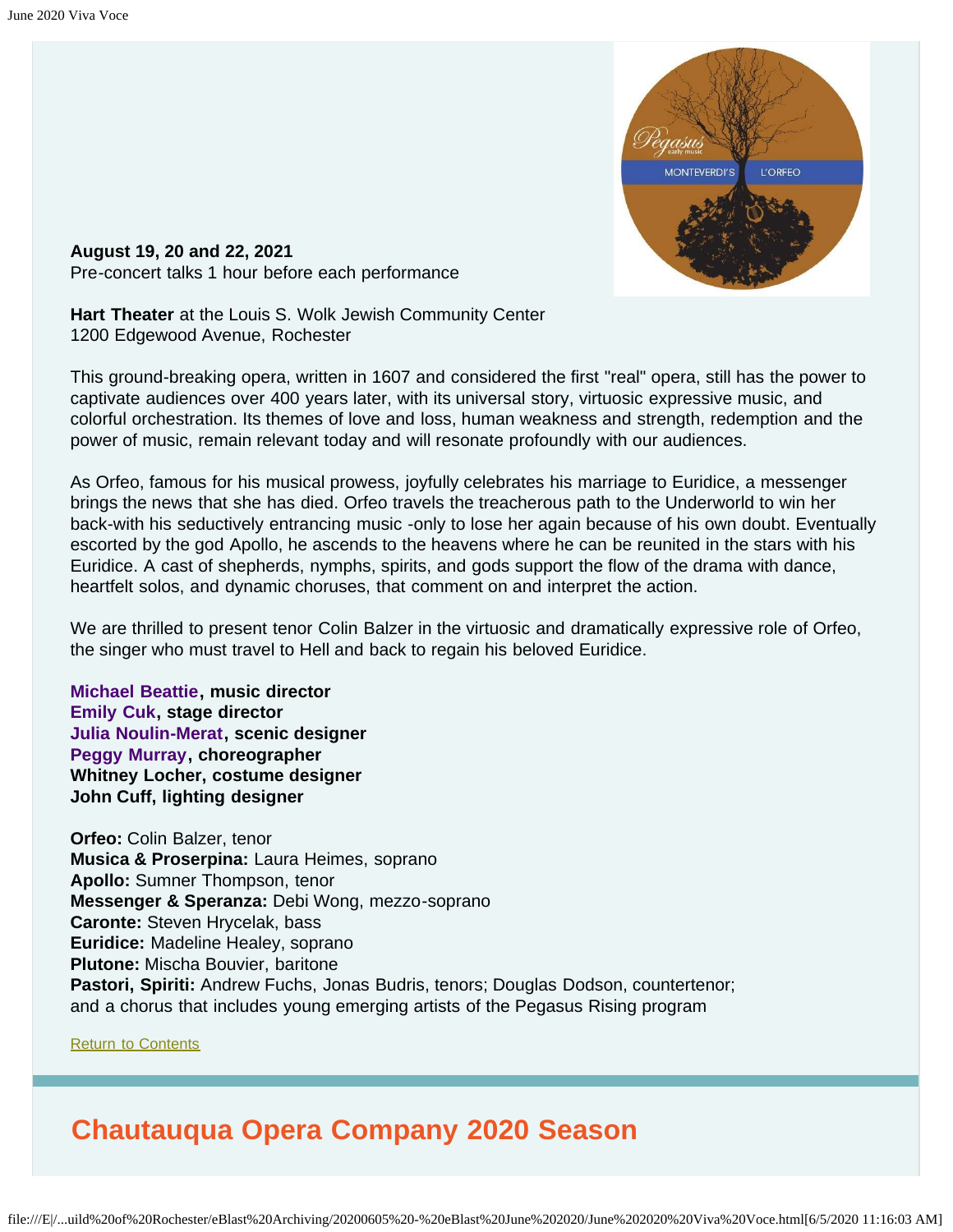## *Tosca*

**Music by Giacomo Puccini; Libretto by Luigi Illica and Giuseppe Giacosa**

Puccini's glorious score brings to life one woman's struggle for love, art, and freedom in a male-dominated world at the turn of the 19th century. Religion, politics, and passion collide in this stirring work.

**Friday, July 10 \* 4 p.m. Monday, July 13 \* 7:30 p.m. Thursday, July 30 \* 4 p.m.**

**Venue:** Norton Hall

**[Cast and Production Details](http://chq.org/opera-season/2020-season/tosca)** 

**[Ticket Information](https://chq.org/opera-season/ticket-information#tosca)**



# *Thumbprint*

#### **Music by Kamala Sankaram; Libretto by Susan Yankowitz**

*Thumbprint* is a chamber opera inspired by the experiences of Mukhtar Mai, a contemporary real-life warrior for women's rights and education in Pakistan. Sankaram's dynamic score blends Hindustani and European opera influences to tell this astonishing story of courage in the face of oppression.

**Friday, July 3 \* 4 p.m. Wednesday, July 15 \* 5 p.m. Friday, July 31 \* 4 p.m.**

**Venue:** Norton Hall

**[Cast and Production Details](http://chq.org/opera-season/2020-season/thumbprint)** 

**[Ticket Information](https://chq.org/opera-season/ticket-information#thumbprint)**

## *The Mother of Us All*

#### **Music by Virgil Thomson; Libretto by Gertrude Stein**

For one performance only, Chautauqua's Amphitheater will once again ring with the voice of Susan B. Anthony in Virgil Thomson and Gertrude Stein's joyfully surrealist homage to one of the foremothers of our country and the suffrage movement in America. This performance will bookend Chautauqua Institution's [Week Five programming,](https://chq.org/season/weekly-themes/week-five-july-25-august-1) themed "The Women's Vote Centennial and Beyond."

**Saturday, August 1 \* 8:15 p.m.**

**Venue:** Amphitheater

**[Cast and Production Details](https://chq.org/opera-season/2020-season/mother-of-us-all)**